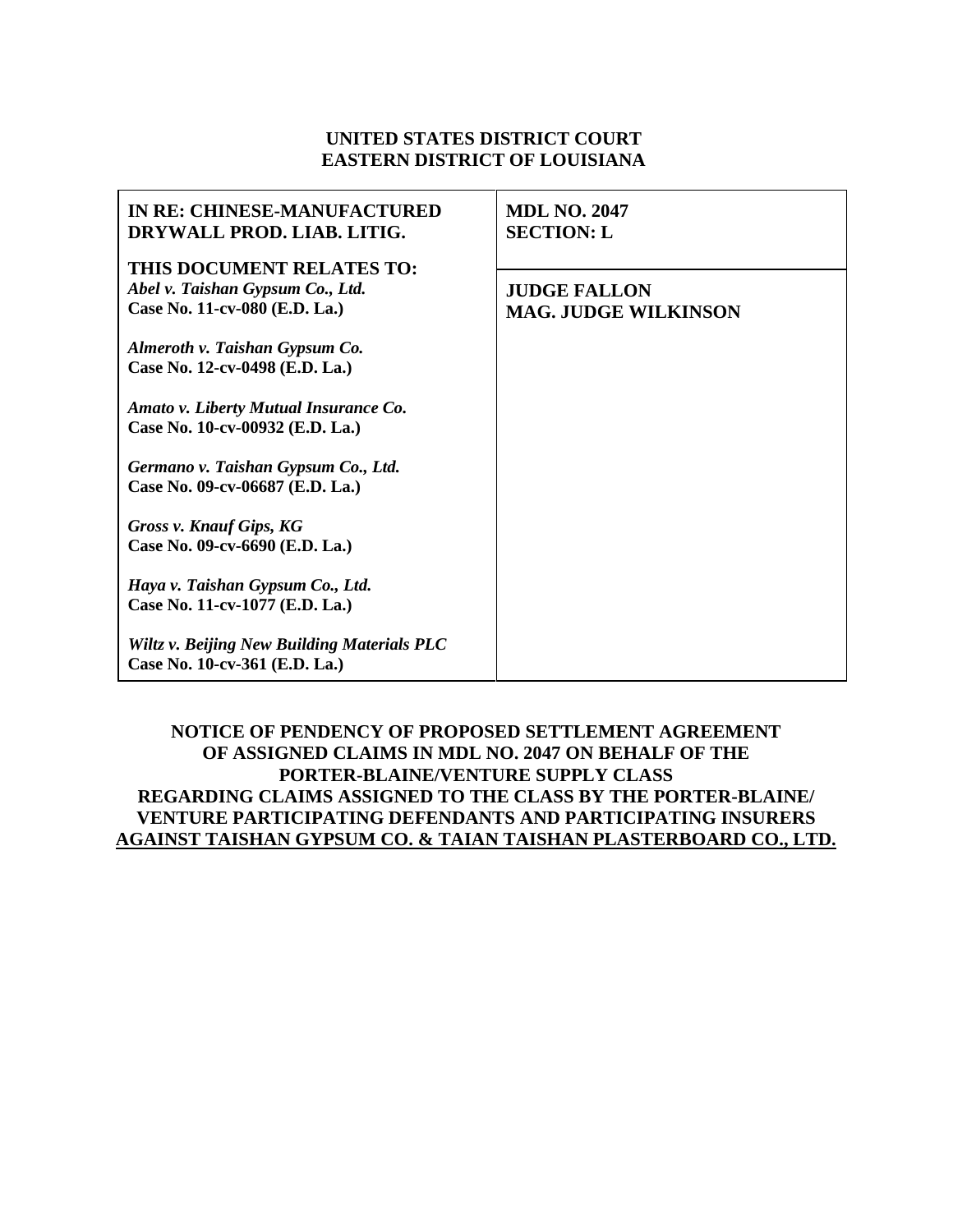# **IF YOU PREVIOUSLY RECEIVED A CLAIM PAYMENT FROM THE PORTER BLAINE/VENTURE SUPPLY SETTLEMENT APPROVED BY THE COURT ON JULY 9, 2013, THEN YOU MAY BE ENTITLED TO RECEIVE AN ADDITIONAL PAYMENT FROM THE PROPOSED ASSIGNED CLAIMS SETTLEMENT.**

The Porter-Blaine/Venture Supply Class includes:

 $\overline{\phantom{a}}$ 

all persons or entities (except for Porter-Blaine, Venture Supply, Citizens Insurance Company of America and Hanover Insurance Company) together with their heirs, representatives, attorneys, executors, administrators, executives, subsequent purchasers, residents, guests, tenants, lenders, successors and assigns, with claims, known or unknown, involving Affected Property and arising from or related to actual or alleged Chinese Drywall purchased, imported, supplied, distributed, marketed, installed, used, sold or in any way alleged to be within the legal responsibility of Porter-Blaine, Venture Supply, Citizens Insurance Company of America or Hanover Insurance Company, who did not opt out of the Porter-Blaine/Venture Supply Settlement.

### **PLEASE READ THIS NOTICE CAREFULLY AND IN ITS ENTIRETY: IF YOU ARE AN ELIGIBLE PORTER-BLAINE/VENTURE SUPPLY CLASS MEMBER<sup>1</sup> YOU MAY BE ENTITLED TO RECEIVE A PAYMENT FROM FUNDS TO BE CREATED PURSUANT TO THE PROPOSED ASSIGNED CLAIMS SETTLEMENT DESCRIBED IN THIS NOTICE.**

The purpose of this Notice is to inform you that: (a) a proposed settlement has been reached with Taishan Gypsum Company Ltd. f/k/a/ Shandong Taihe Dongxin Co., Ltd. and Taishan Gypsum Co., Ltd., and Taian Taishan Plasterboard Co., Ltd. ("Taishan") regarding claims that were assigned to the Porter-Blaine/Venture Supply Class by the Porter-Blaine/Venture Participating Defendants and Participating Insurers; (b) the Assigned Claims Settlement Agreement in MDL No. 2047 on behalf of the Porter-Blaine/Venture Supply Class has been preliminarily approved by the Court; and (c) a hearing on the fairness, reasonableness, and adequacy of the proposed settlement will be held on Wednesday, July 18, 2018 at 10:00 a.m. (central time) in Courtroom C-456 before the Honorable Eldon E. Fallon (Presiding Judge) of the United States Courthouse, 500 Poydras Street, New Orleans, LA 70130, and at 11:00 a.m. (eastern time) before the Honorable Mary Jane Hall of the Norfolk Circuit Court, 100 St. Paul's Blvd., Norfolk, VA 23510 (who will assist Judge Fallon by participating in the hearing through a telephonic connection to facilitate the participation of class members in the Virginia region).

<sup>&</sup>lt;sup>1</sup> All Eligible Porter-Blaine/Venture Supply Class Members are listed in Exhibit A to the Assigned Claims Settlement Agreement.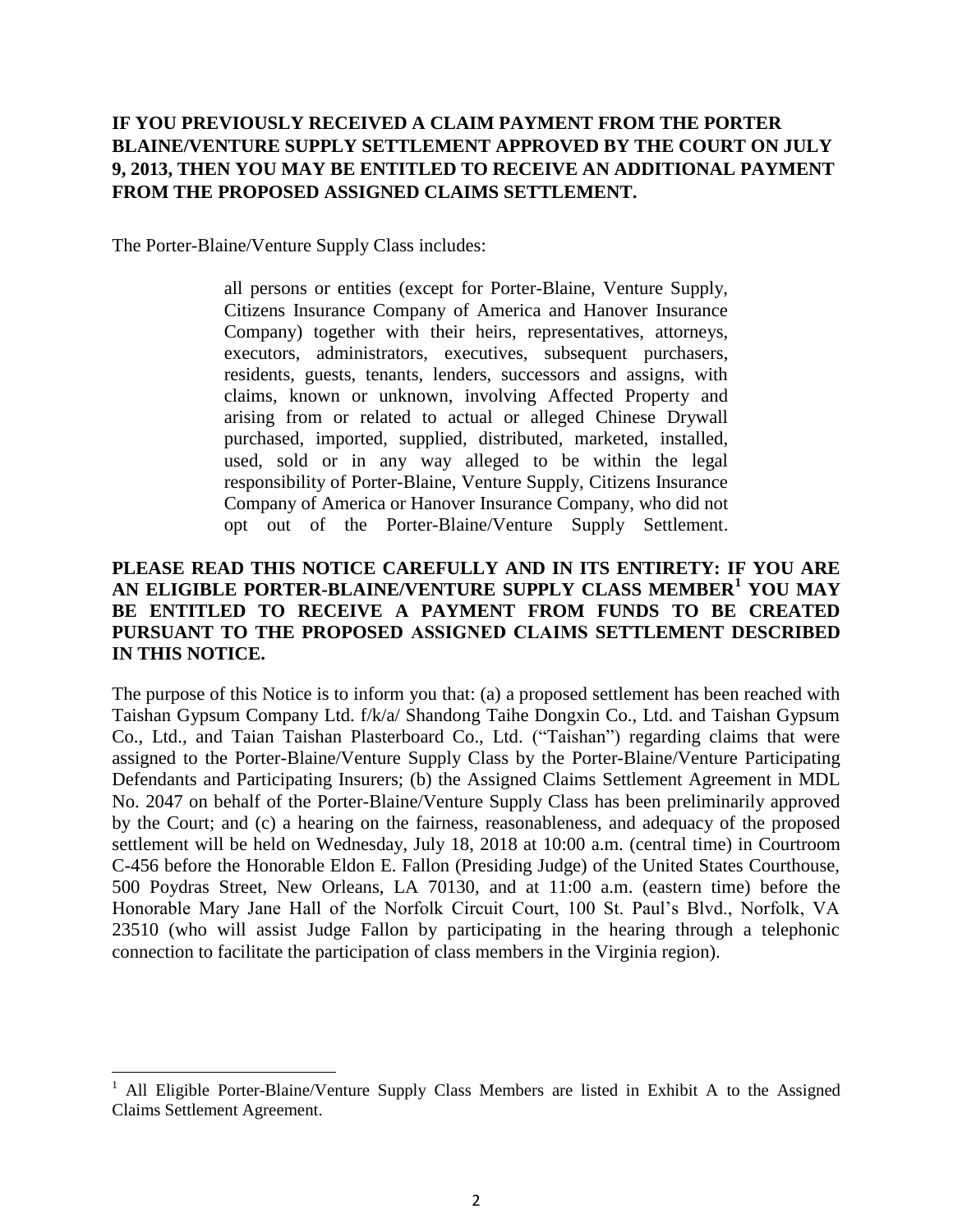### **Description of the Litigation**

On July 9, 2013, the United States District Court for the Eastern District of Louisiana (the "Court"), the Honorable Eldon E. Fallon presiding, approved the Porter-Blaine/Venture Supply Settlement providing \$3,000,000 in cash for the benefit of Class Members, as well as the assignment to the Class of any and all Chinese Drywall claims the Porter-Blaine/Venture Participating Defendants and Participating Insurers had against Taishan in connection with the Affected Properties ("Assigned Claims").<sup>2</sup> The cash settlement funds have been distributed to Class Members who were found to be eligible for a claim payment pursuant to the Revised Proposed Plan of Allocation approved by the Court. This Assigned Claims Settlement resulted from the efforts of Class Counsel and the PSC pursuing the Assigned Claims against Taishan so that additional funds could be distributed to the Eligible Class Members.

The Porter-Blaine/Venture Supply Settlement resolved all claims of Class Members arising from or related to Chinese Drywall in connection with Affected Properties against the Porter-Blaine/Venture Participating Defendants and Participating Insurers. The Porter-Blaine/Venture Supply Settlement expressly reserved Class Members' Chinese Drywall claims against Non-Participating Defendants and Non-Participating Insurers. Taishan was a Non-Participating Defendant in the Porter-Blaine/Venture Supply Settlement.

On December 1, 2011, a default judgment was entered against Taishan with respect to third-party claims brought by Porter-Blaine/Venture Supply in Virginia state court, in *Allen, et al. v. Venture Supply, Inc., et al.*, Case No. 10-6976 (Va. Cir. Ct., Norfolk, Va.), before the Honorable Mary Jane Hall. Eligible Class Members attempted to pursue the Assigned Claims against Taishan in *Allen*. Taishan actively participated in the *Allen* litigation to defend against those claims and to deny liability for those claims.

After extensive arm's-length negotiations, the Parties reached an agreement to settle the Assigned Claims for \$1,978,528.40, subject to Court approval. None of the Parties to the proposed Assigned Claims Settlement concedes the correctness of any other Party's legal position, but the Parties wish to avoid the effort, expense and risk of continued litigation with regard to the Assigned Claims.

Class Members continue to pursue claims for remediation damages and other losses against Taishan and other Defendants (these are "Reserved Claims") in the Litigation related to the Affected Properties. The Reserved Claims are expressly excluded from the Assigned Claims Settlement.

### **Summary of the Proposed Assigned Claims Settlement**

The Assigned Claims Settlement is subject to, and will become effective only upon, final approval by the Court. Set forth below is a summary of the principal terms and conditions of the

 $\overline{\phantom{a}}$ 

<sup>&</sup>lt;sup>2</sup> See Porter-Blaine/Venture Supply Settlement Agreement [Rec. Doc. 15969-6]; Final Approval Order [Rec. Doc. 16934] at 24.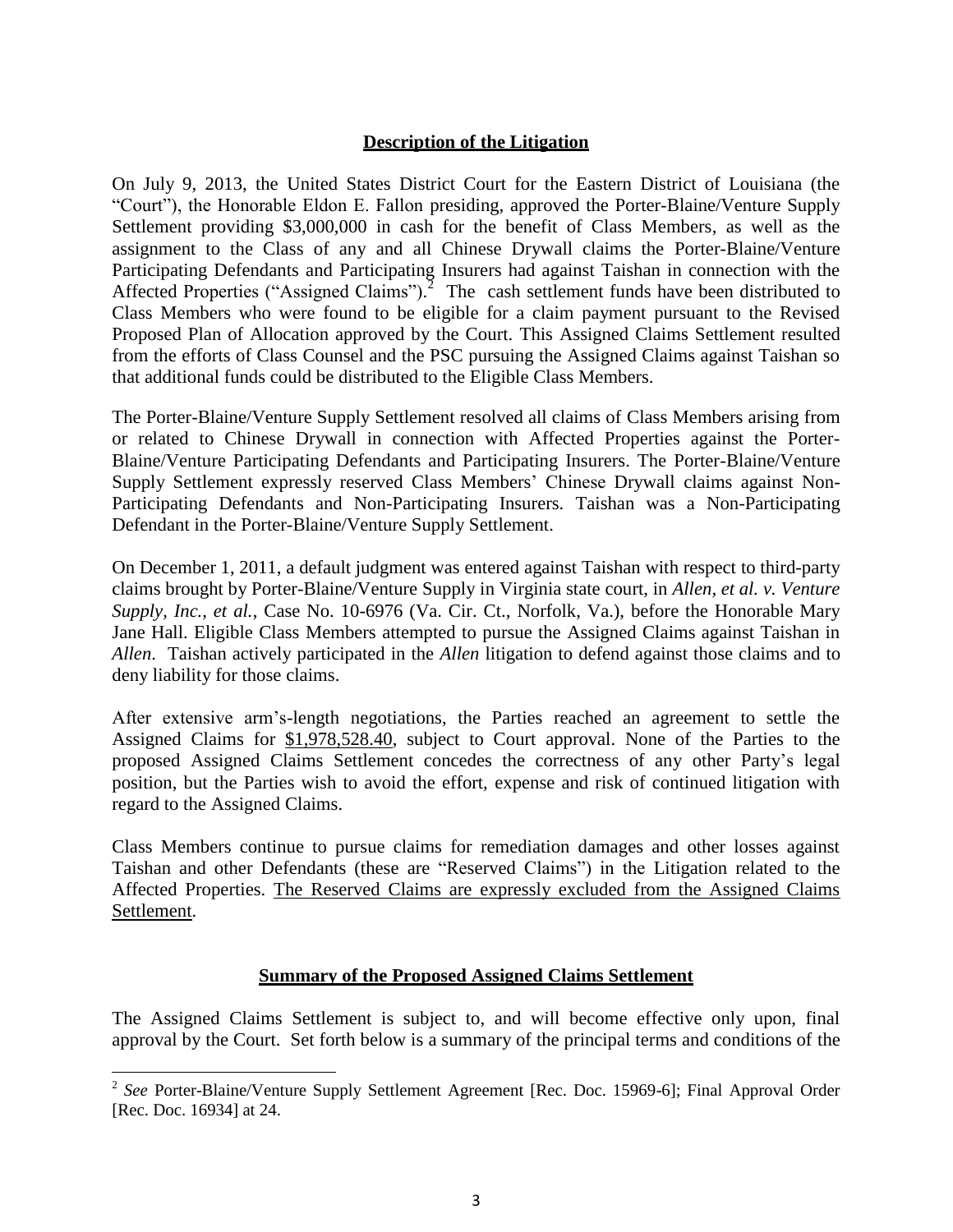Assigned Claims Settlement. The complete Assigned Claims Settlement is on file with the Court; posted in the Clerk's offices at the United States District Courthouse for the Eastern District of Louisiana; published on the District Court's official Chinese Drywall MDL website a[t](http://www.laed.uscourts.gov/drywall/Settlements.htm%3B) [http://www.laed.uscourts.gov/drywall/Settlements.htm;](http://www.laed.uscourts.gov/drywall/Settlements.htm%3B) and available for your inspection as described below.

#### **Amount of the Assigned Claims Settlement**

The Assigned Claims Settlement provides that Taishan will pay Settlement Funds in the amount of \$1,978,528.40, following final approval by the Court, in full settlement of all Assigned Claims against Taishan that were asserted or could have been asserted by any of the Porter-Blaine/Venture Supply Participating Defendants and/or Participating Insurers, and which were assigned to the Class as part of the Porter-Blaine/Venture Supply Settlement*.* This Assigned Claims Settlement will settle and resolve with finality only the Assigned Claims against Taishan in the Litigation and the CDW-Related Actions, involving the Class Members, Porter-Blaine/Venture Supply Participating Defendants and Participating Insurers, and/or Taishan.

### **Definition of "Assigned Claims"**

"Assigned Claims" means any and all claims that the Porter-Blaine/Venture Participating Defendants and Participating Insurers may have had against Taishan relating to Chinese Drywall in connection with the Affected Properties, which were assigned for the benefit of the Class. Assigned Claims do not include any Reserved Claims the Class has against Taishan (or any other non-settling Defendant) in the MDL or state courts related to the Affected Properties. The litigation of Reserved Claims against Taishan and other Defendants, including claims for remediation damages and other losses, is ongoing.

### **Claims Released by the Assigned Claims Settlement Agreement**

The Assigned Claims Settlement is intended to resolve only the Assigned Claims (but not Reserved Claims) against Taishan.

### **Allocation of Funds**

 $\overline{\phantom{a}}$ 

The Assigned Claims Settlement contemplates that the Settlement Funds will be allocated to Eligible Class Members<sup>3</sup> on a *pro rata* basis in accordance with the settlement payment amounts previously made in the Porter-Blaine/Venture Supply Settlement. The Intervening Plaintiffs in *Germano, et al. v. Taishan Gypsum Co., Ltd., et al.*, Case No. 09-cv-6687 (E.D. La.) (namely, Deborah and William Morgan; Jerry and Inez Baldwin; Joe and Cathy Leach; Robert and Lisa Orlando; Fred and Vanessa Michaux; Preston and Rachel McKellar; and Steven and Elizabeth Heischober) are Class Members, but they not eligible for a claim payment from the Assigned

 $3$  Eligible Class Members include: Class Members who were determined to be eligible for a claim payment from the Porter-Blaine/Venture Supply Settlement pursuant to the Revised Proposed Plan of Allocation approved by the Court, as set forth in Exhibit A of the Assigned Claims Settlement Agreement.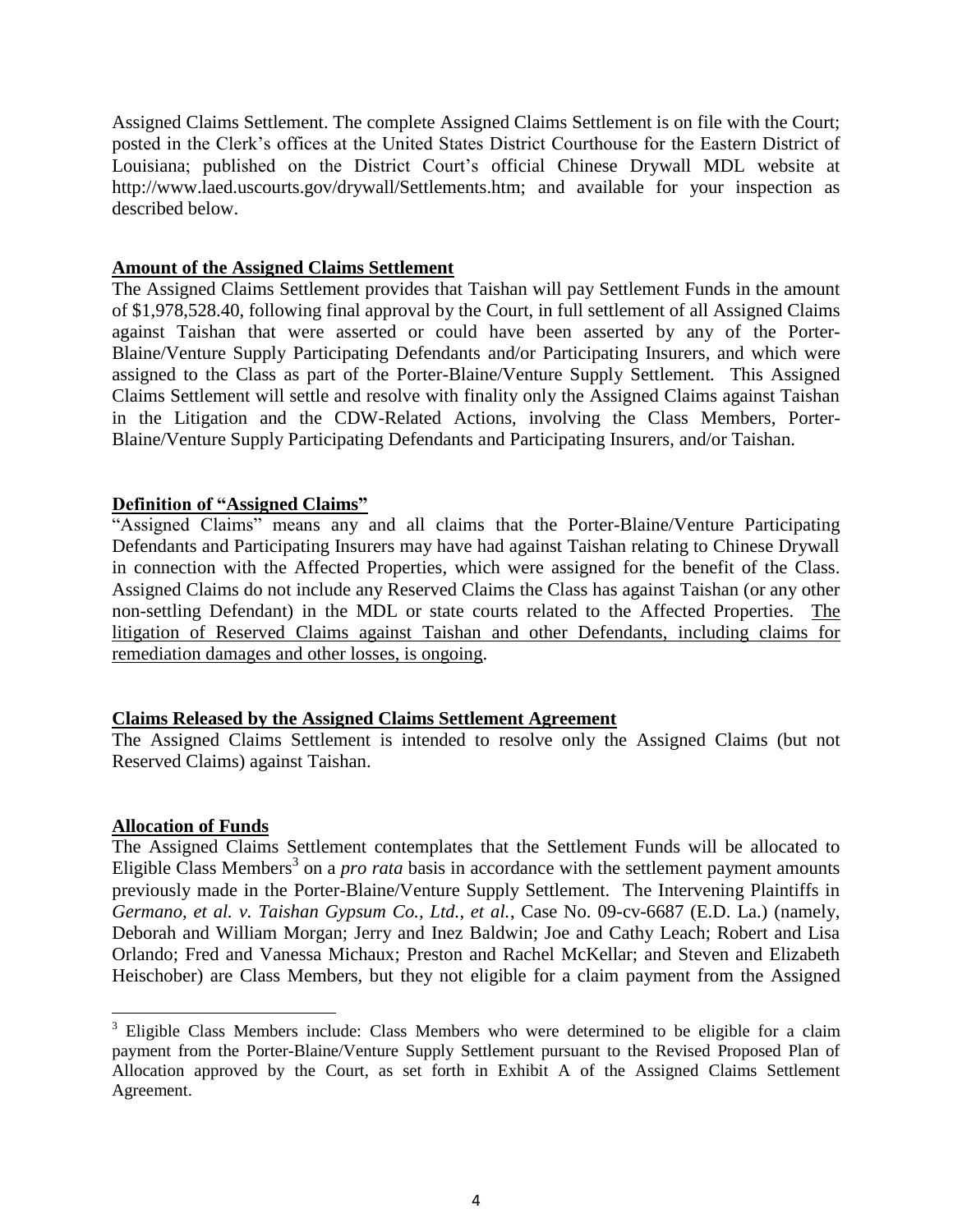Claims Settlement because they already received payments for their claims from Taishan pursuant to the Judgment entered by the Court.

#### **Attorneys' Fees**

After the Effective Date, Plaintiffs' Class Counsel, common benefit attorneys, and privately retained attorneys for all Class Members (the "Petitioning Attorneys") shall be entitled to petition the Court for attorneys' fees totaling in the aggregate up to 32% of the Assigned Claims Settlement Funds, and reimbursement of reasonable expenses, excluding the cost of notice. The determination of any attorney's fee or court cost issue, including the allocation between and amongst the Petitioning Attorneys, shall be determined by the Court, and all Petitioning Attorneys agree that such determination is not appealable and Petitioning Attorneys waive all appeals of any such determination.

### **Settlement Hearing**

Notice is further hereby given that, pursuant to the Court's Order, a hearing will be held in Courtroom C-456 before the Honorable Eldon E. Fallon (Presiding Judge) of the United States Courthouse, 500 Poydras Street, New Orleans, LA 70130, at 10:00 a.m. (central time), on July 18, 2018 (the "Joint Fairness Hearing"), and before the Honorable Mary Jane Hall of the Norfolk Circuit Court, 100 St. Paul's Blvd., Norfolk, VA 23510 at 11:00 a.m. (eastern time) (who will assist Judge Fallon by participating in the hearing through a telephonic connection to facilitate the participation of class members in the Virginia region) for the purpose of determining whether the Assigned Claims Settlement is fair, reasonable, and adequate and should be approved finally by the Court. The Joint Fairness Hearing may be adjourned from time to time by the Court without further notice.

### **CLASS MEMBERS WHO DO NOT OPPOSE THE PROPOSED ASSIGNED CLAIMS SETTLEMENT DO NOT NEED TO APPEAR AT THE HEARING OR FILE ANY PAPERS.**

You will be represented at the Joint Fairness Hearing by Class Counsel, Russ Herman, telephone no. (504) 581-4892, Arnold Levin, telephone no. (215) 592-1500, or Richard Serpe, telephone no. (877) 544-5323, unless you enter an appearance in person or through your own counsel. As a member of the Class, you will not be personally responsible for attorneys' fees, costs or disbursements except those of your own counsel.

Class Members may object to the Assigned Claims Settlement, in whole or in part, by providing written notice of their intention to object, setting forth all objections and the reasons for such objections and, if applicable, the Class Member's intention to appear at the Joint Fairness Hearing, in accordance with the following procedure. The objection must be signed by the Class Member and his or her counsel, if any. The objection must contain the caption of the Litigation, the name, mailing address, e-mail address, if any (an e-mail address is not required), and telephone number of the Class Member. The objection must identify any witnesses intended to be called, the subject area of the witnesses' testimony, and all documents to be used or offered into evidence at the Joint Fairness Hearing. All objections to the proposed Assigned Claims Settlement shall be mailed to Plaintiffs' Lead Counsel, Arnold Levin (Levin Sedran & Berman,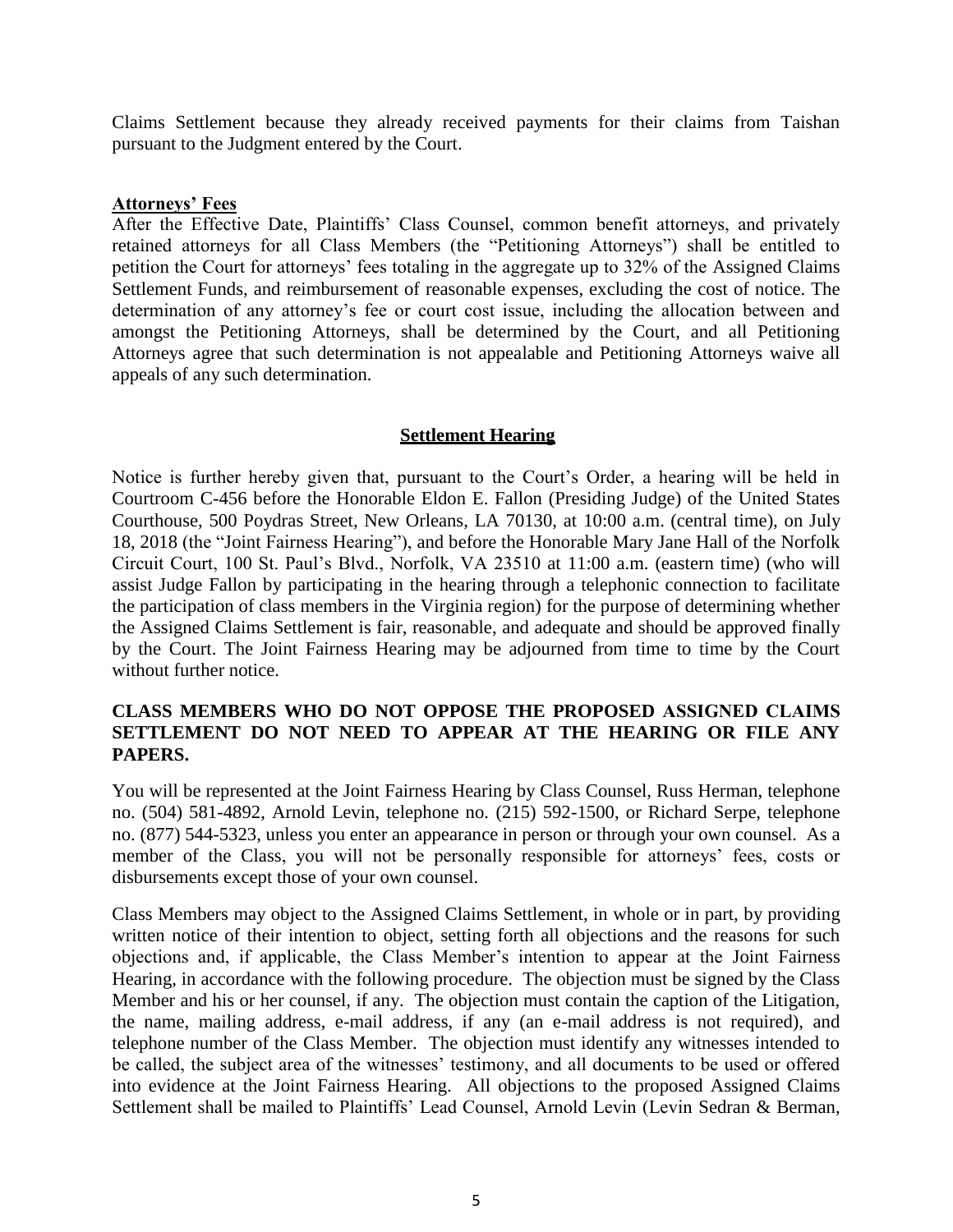510 Walnut Street, Suite 500, Philadelphia, PA 19106), Russ M. Herman (Herman, Herman & Katz, LLC, 820 O'Keefe Avenue, New Orleans, LA 70113), and Richard Serpe (Law Offices of Richard Serpe, P.C., 580 East Main St., Suite 310, Norfolk, VA 23510), in writing, postmarked no later than sixty (60) days after the commencement of the Class Settlement Notice Period, *i.e*., postmarked no later than June 27, 2018, or they will be deemed waived.

At the Joint Fairness Hearing, any Class Member who has provided written notice of the intention to object to the Assigned Claims Settlement may appear in person or by counsel and show cause why the Assigned Claims Settlement should not be approved. Such Class Member may present any admissible evidence relevant to the issues to be heard, provided that such Class Member has timely provided any and all papers in opposition to the Assigned Claims Settlement upon which the objection may be based.

Persons wishing to attend the Joint Fairness Hearing may appear either in the Louisiana or Virginia venues described below.

Any Class Member who does not so object to the matters noted above shall be deemed to have waived, and shall be forever foreclosed from raising, any objection to such matters.

## **Effect of Final Court Approval**

With respect to the Assigned Claims Settlement that is approved (if it is approved), the Court will enter an Order and Judgment dismissing the Assigned Claims on the merits with prejudice. Class Members will also file a dismissal with prejudice of all claims against Taishan in the consolidated cases styled *Allen, et al. v. Venture Supply, Inc., et al.*, Case No. 10-6976 (Va. Cir. Ct., Norfolk, Va.), and any other CDW-Related Actions brought by Class Members in Virginia Court.

Litigation of the Reserved Claims will continue against Taishan, other Non-Participating Defendants and Non-Participating Insurers, and other Defendants in the Litigation.

## **IF YOU ARE A MEMBER OF THE CLASS, YOU WILL BE BOUND BY THE APPROVED ASSIGNED CLAIMS SETTLEMENT, INCLUDING THE JUDGMENT OF DISMISSAL.**

### **Examination of Papers**

The foregoing is only a summary of the Litigation and the Assigned Claims Settlement. The Assigned Claims Settlement and documents incorporated therein, as well as the pleadings and other papers filed in the Litigation, may be inspected at the office of the Clerk of the Court, United States Courthouse, Room C-151, 500 Poydras Street, New Orleans, LA 70130; or during regular business hours at the offices of Russ M. Herman, Herman, Herman & Katz, LLC, 820 O'Keefe Avenue, New Orleans, LA 70113, telephone number (504) 561-6024; or at the offices of Richard Serpe (Law Offices of Richard Serpe, Crown Center, Suite 310, 580 East Main Street, Norfolk, VA 23510; telephone no. (757) 233-0009), commencing on April 27, 2018. Any papers Class Counsel and counsel for Taishan shall file in support of the Assigned Claims Settlement